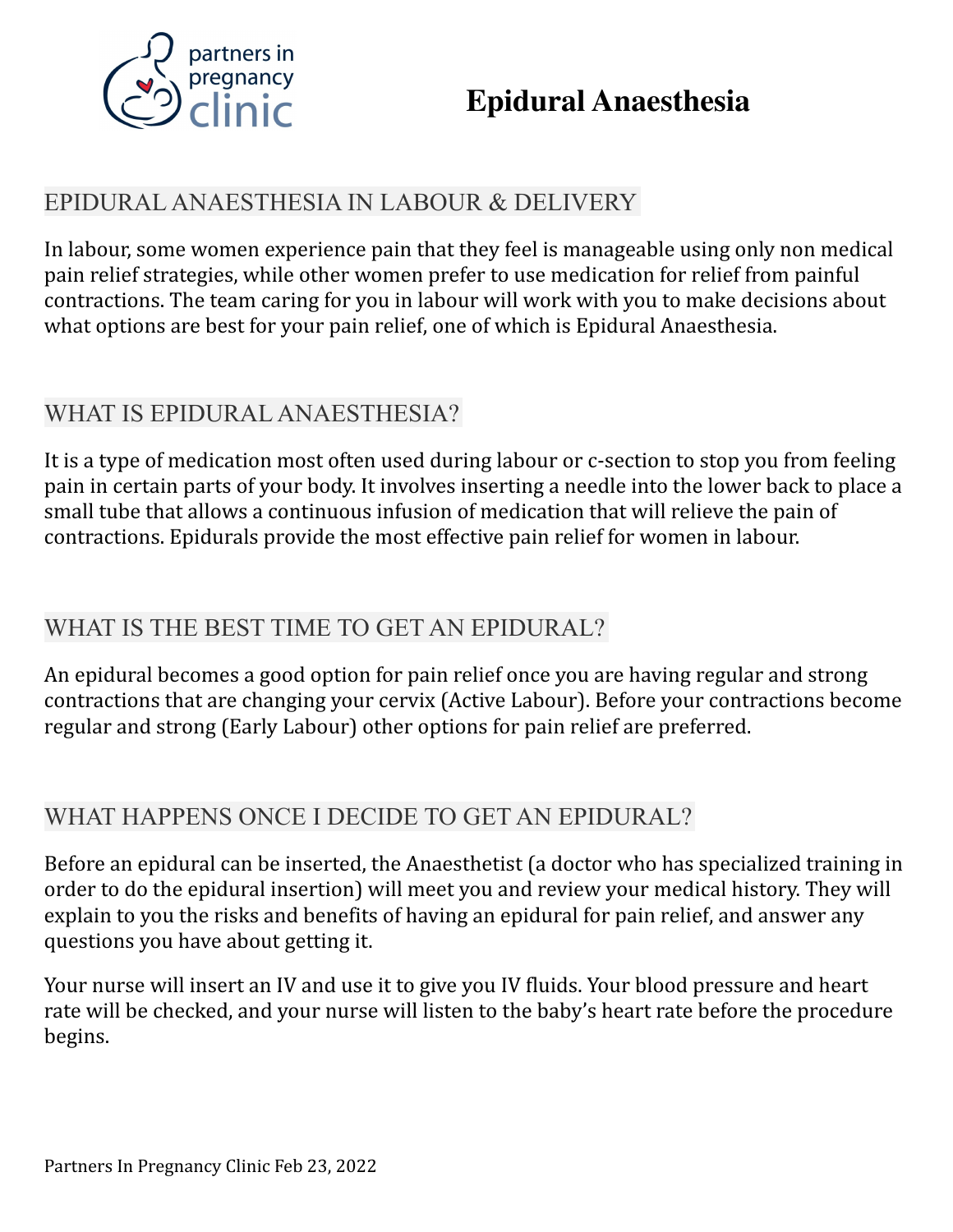# HOW IS AN EPIDURAL INSERTED?

- You will be asked to sit on the edge of the bed hugging a pillow or lie on your side with your knees curled up to your chest so that your spine curves into the shape of a "C"
- The Anaesthetist will wash your back with a cleaning solution that often feels cold. Then they will inject a tiny amount of medication into the skin so that area of your back is numb. Most people feel a pinching sensation as this medication is injected.
- You will be asked to stay very still while the doctor puts a needle into the epidural space around your spine, which may cause you to have a sensation of pressure in that part of your back. They will then feed a soft plastic tube (called a catheter) through the needle into that area, and the needle is removed once the catheter is in the right place. This can usually be done quite quickly in the time between contractions.
- The catheter is then taped into place and connected to a pump that begins sending pain medications through the tube. These medications will take 20 to 30 minutes to become fully effective, and contractions will begin to feel less and less painful over this time. The medication will continue to flow through the catheter as long as pain relief is needed and will be stopped after your delivery.

# HOW WILL I FEEL ONCE I HAVE AN EPIDURAL?

- Your belly and legs will feel numb while the medications are being used, and your legs may feel heavy when you try to move them.
- Some women begin to feel shaky and their body may shiver as the medications begin to work. This is a normal reaction and your nurse may offer you a warm blanket for comfort until the shivering settles.
- Once the medication is stopped and the catheter is removed, you will gradually regain feeling over the next 1-2 hours.

# WHAT ARE THE SIDE EFFECTS AND RISKS OF AN EPIDURAL?

Although epidurals are a safe option for you and your baby, it's important to be aware of the risks before making your decision. Most possible side effects are rare and all precautions are taken to prevent them, but some could be very serious. The Anaesthetist will review the risks and possible side effects before beginning the procedure, which include, but are not limited to:

### Most Common

- Itchiness
- Numbness/temporarily unable to move your legs

Partners In Pregnancy Clinic Feb 23, 2022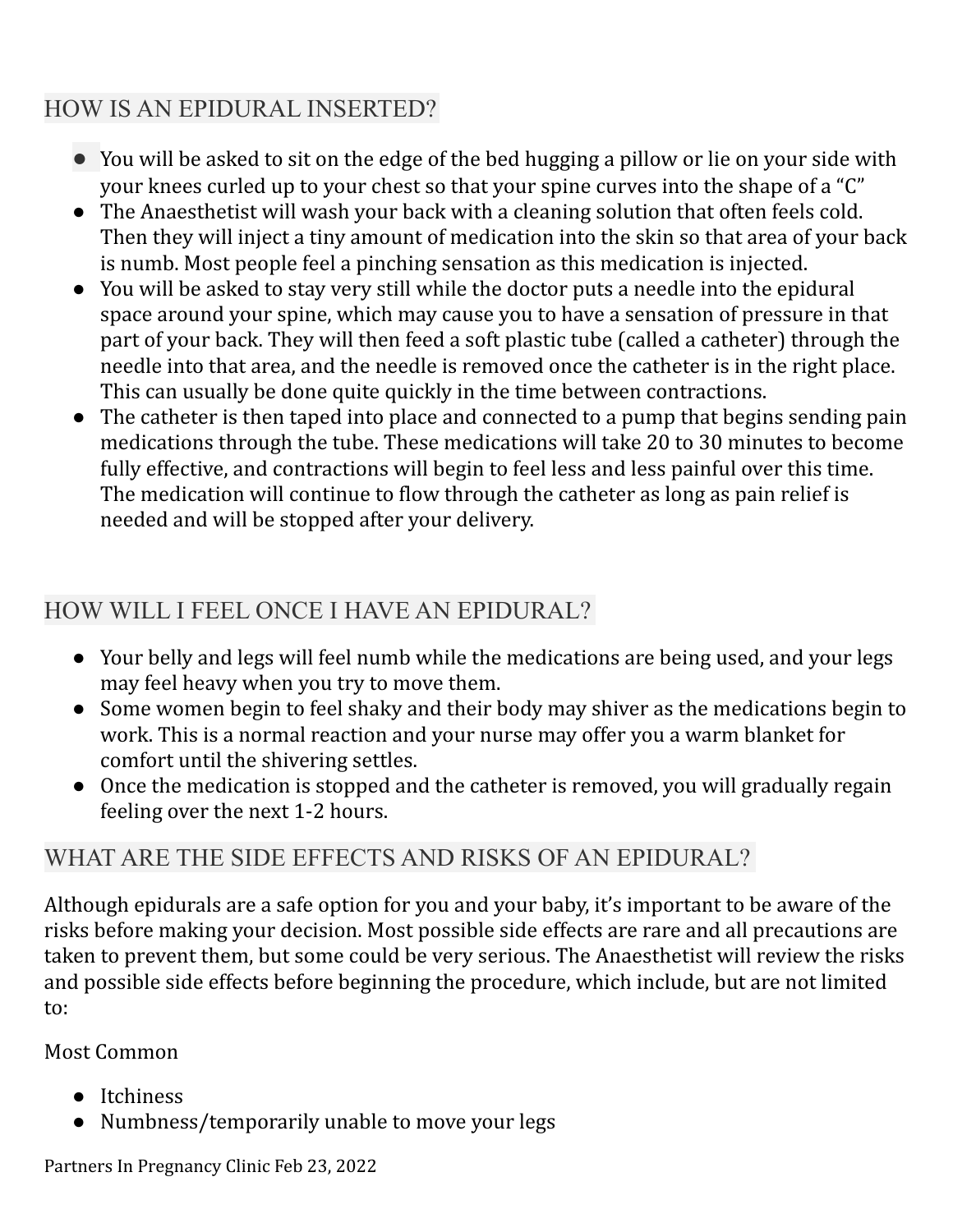- Nausea and vomiting
- Bruising on your back where the epidural is inserted

#### Less Common

- A drop in blood pressure which may make you feel lightheaded (1 in 50 people)
- Headache or back pain the first few days after the anaesthetic (1 in 100 people)
- The epidural does not provide proper pain relief and needs to be removed and inserted again (14 in 100 people)

Rare

- Chance of damage to the nerves in the back which may resolve (1 in 1000 people) or possible be permanent (1 in 150 000 people)
- Infection at the insertion site (1 in 1000 people)

References:

- 1. Management of Spontaneous Labour at Term in Healthy Women. JOGC, Sept 2016, Volume 28 Issue 9.
- 2. PRHC Patient Education Handout Epidural Anesthesia for Obstetrics, June 2000.